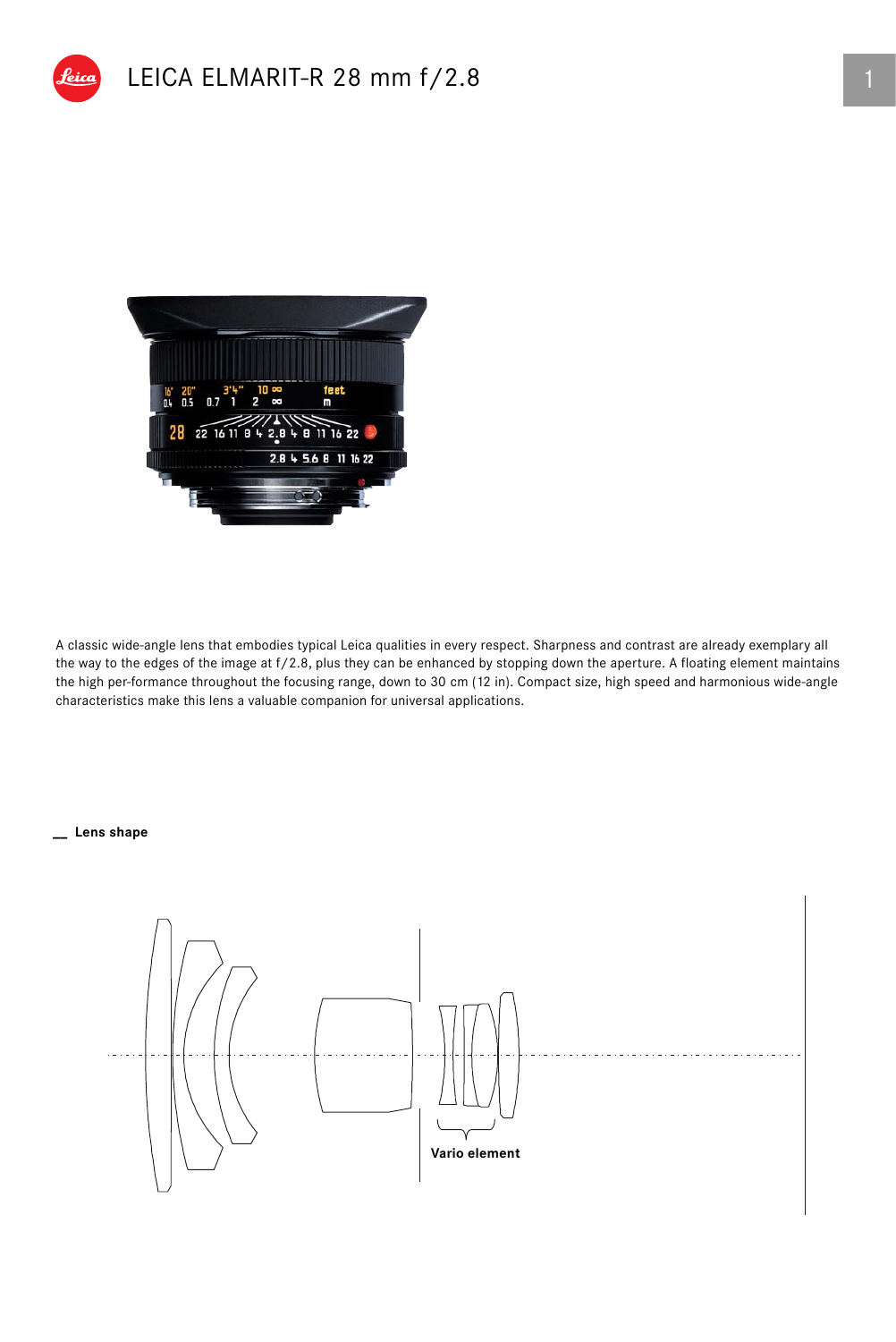



**Engineering drawing**

| Technical Data                                 |                                                                                                     |  |  |  |
|------------------------------------------------|-----------------------------------------------------------------------------------------------------|--|--|--|
| Angle of view (diagonal, horizontal, vertical) | $75^{\circ}$ , 65°, 46°                                                                             |  |  |  |
| Optical design                                 | Number of elements / groups: $8/7$                                                                  |  |  |  |
|                                                | Focal length: 28.5 mm                                                                               |  |  |  |
|                                                | <b>Entrance pupil:</b> 20.3 mm (related to the first lens surface in light direction)               |  |  |  |
|                                                | <b>Focusing range:</b> 0.3 m to Infinity                                                            |  |  |  |
| <b>Distance setting</b>                        | Scale: Combined meter/feet-increments                                                               |  |  |  |
|                                                | Smallest object field: 192 mm x 288 mm                                                              |  |  |  |
|                                                | Highest reproduction ratio: 1:8                                                                     |  |  |  |
| <b>Diaphragm</b>                               | Setting / Type: Preset diaphragm with clickstops (including half values), Fully automatic diaphragm |  |  |  |
|                                                | <b>Smallest aperture: 22</b>                                                                        |  |  |  |
| <b>Bayonet</b>                                 | LEICA R quick-change bayonet for LEICA R3 to LEICA R9 with mechanical, and, for LEICA R8/R9,        |  |  |  |
|                                                | additional electronic exposure control                                                              |  |  |  |
| Filter (type)                                  | Internal thread for screw-in type filters E 55                                                      |  |  |  |
| Lens hood                                      | Built-in, rectangular, telescopic                                                                   |  |  |  |
| Dimensions and weight                          | Length: 48 mm                                                                                       |  |  |  |
|                                                | Largest diameter: 67.5 mm                                                                           |  |  |  |
|                                                | <b>Weight:</b> approx. $435$ g                                                                      |  |  |  |
|                                                |                                                                                                     |  |  |  |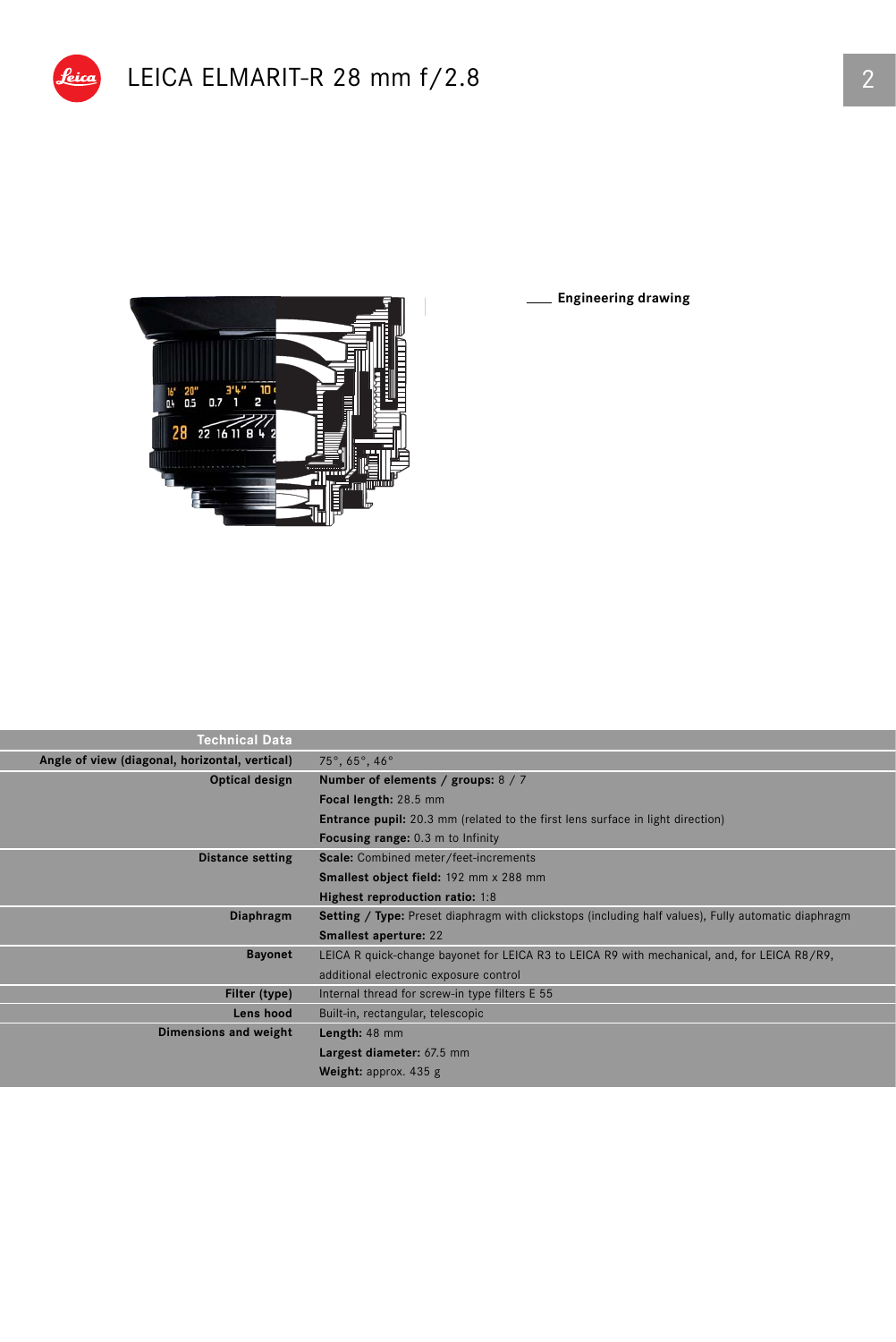## **MTF graphs**







The MTF is indicated both at full aperture and at f/5.6 at long taking distances (infinity). Shown is the contrast in percentage for 5, 10, 20 and 40 lp/mm accross the height of the 35 mm film format, for tangential (dotted line) and sagittal (solid line) structures, in white light. The 5 and 10 lp/mm will give an indication regarding the contrast ratio for large object structures.The 20 and 40 lp/mm records the resolution of finer and finest object structures.

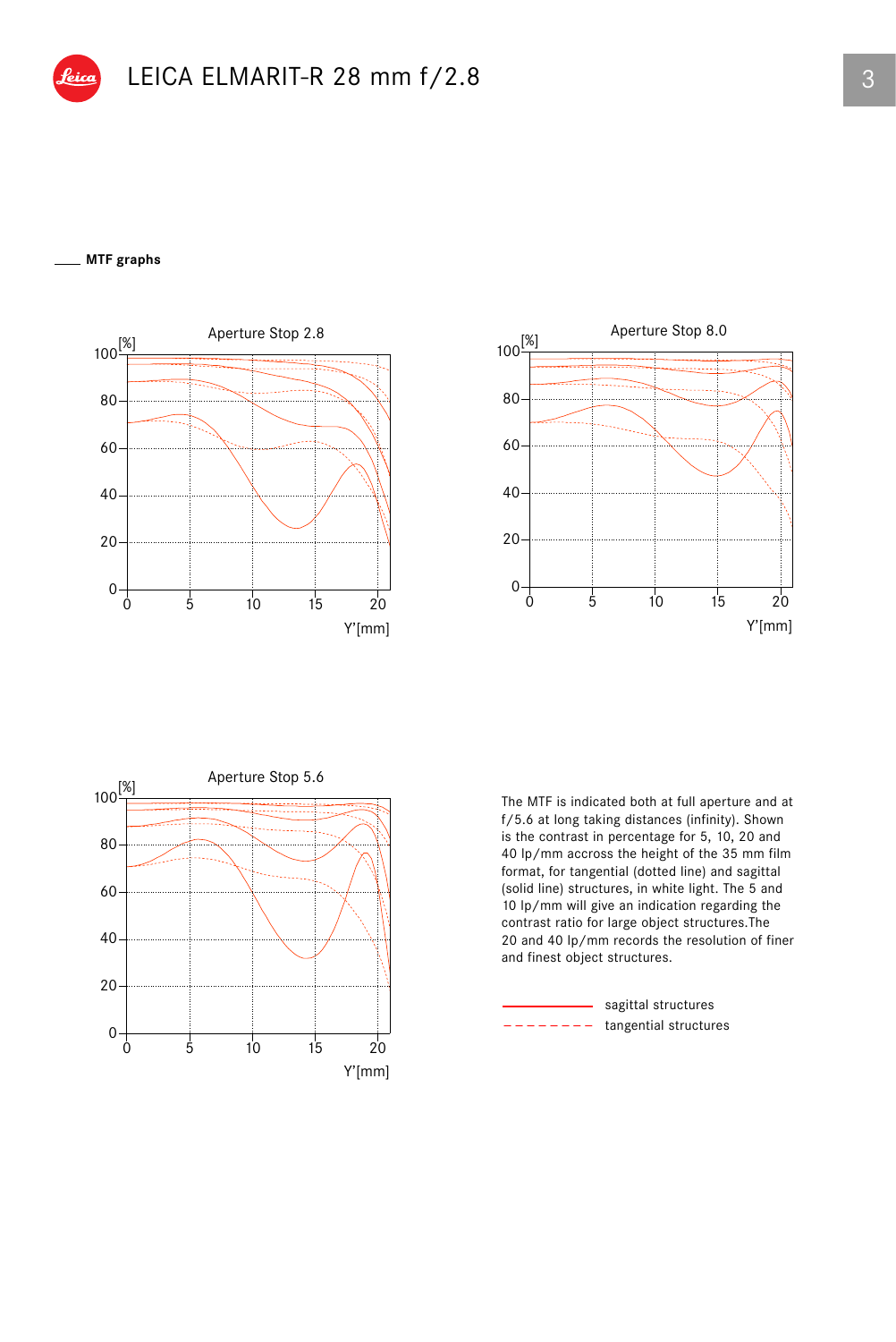## **Distortion**



Effective Distortion



**Vignetting**



Distortion is the deviation of the real image height (in the picture) from the ideal image height. The relative distortion is the percentage deviation. The ideal image height results from the object height and the magnification. The image height of 21.6mm is the radial distance between the edge and the middle of the image field for the format 24mm x 36mm. The graph of the effective distortion illustrates the appearance of straight horizontal and vertical lines in the picture.

Vignetting is a continous decrease of the illumination to the edges of the image field. The graph shows the percentage lost of illumination over the image height. 100% means no vignetting.

> tangential structures sagittal structures  $-$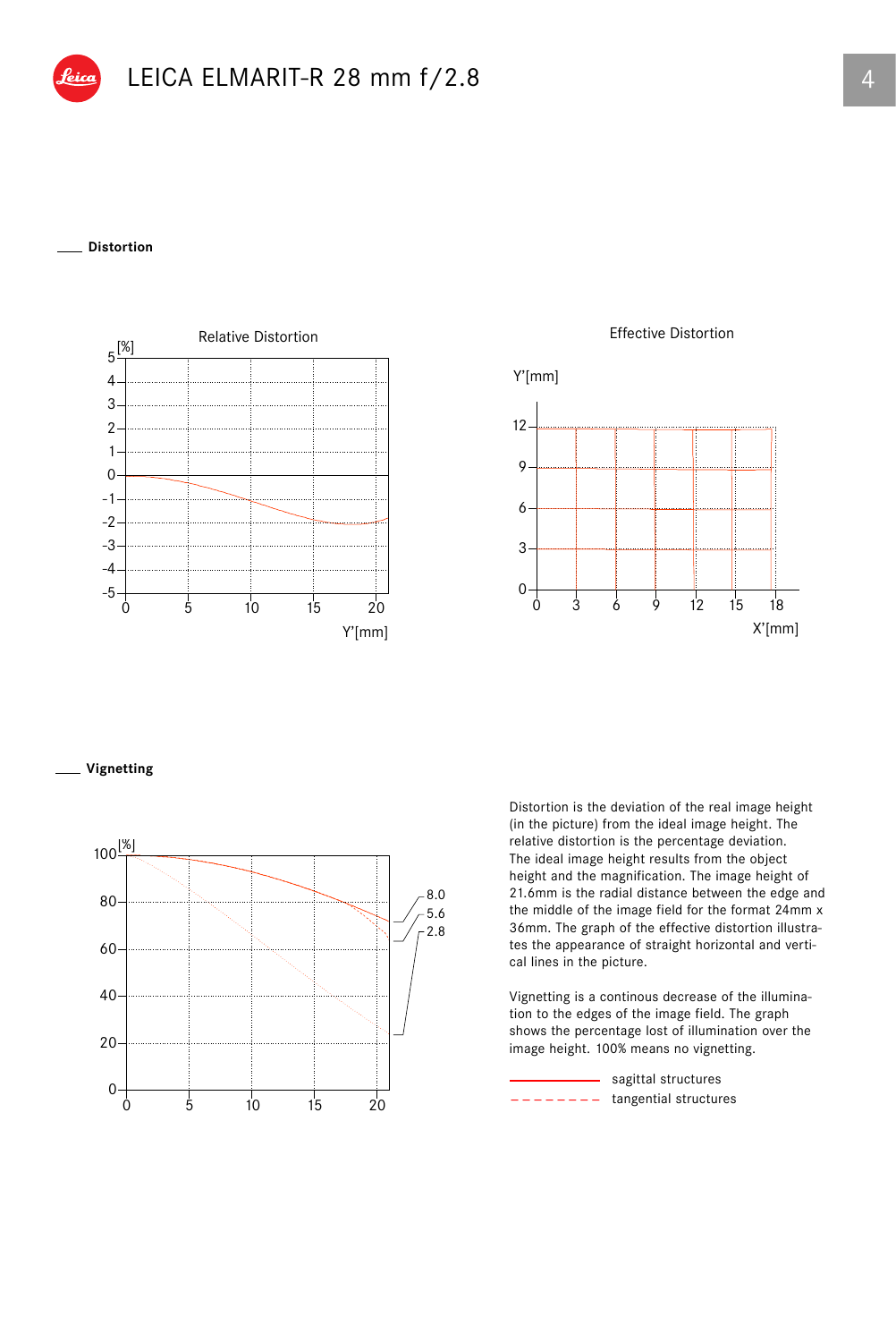

Depth of field table

|                             |          | Aperture Stop    |                  |                  |                  |                  |                  |                  |        |  |
|-----------------------------|----------|------------------|------------------|------------------|------------------|------------------|------------------|------------------|--------|--|
|                             |          | 2,8              | 4                | 5,6              | 8                |                  | 16               | 22               |        |  |
| Ξ<br>Setting<br>anc<br>isid | 0,3      | $0,294 - 0,306$  | $0,292 - 0,309$  | $0,289 - 0,312$  | $0,284 - 0,318$  | $0,279 - 0,326$  | $0,271 - 0,339$  | $0,262 - 0,358$  | 1/7,44 |  |
|                             | 0,4      | $0,388 - 0,413$  | $0,383 - 0,419$  | $0,377 - 0,427$  | $0,368 - 0,439$  | $0.358 - 0.456$  | $0,342 - 0,489$  | $0,325 - 0,536$  | 1/11,0 |  |
|                             | 0,5      | $0,479 - 0,523$  | $0,472 - 0,532$  | $0,462 - 0,546$  | $0,447 - 0,570$  | $0,431 - 0,602$  | $0,406 - 0,666$  | $0,381 - 0,767$  | 1/14,5 |  |
|                             | 0,7      | $0,657 - 0,750$  | $0.642 - 0.772$  | $0,621 - 0,805$  | $0,593 - 0,862$  | $0,562 - 0,947$  | $0,517 - 1,137$  | $0,473 - 1,512$  | 1/21,6 |  |
|                             |          | $0,909 - 1,113$  | $0,878 - 1,166$  | $0.837 - 1.250$  | $0,784 - 1,403$  | $0,727 - 1,663$  | $0,649 - 2,425$  | $0,578 - 5,609$  | 1/32,1 |  |
|                             | $\Omega$ | 1,645 - 2,561    | $1,539 - 2,883$  | $1,411 - 3,514$  | $1,255 - 5,260$  | $1,105 - 14,23$  | $0.925 - \infty$ | $0.777 - \infty$ | 1/67,2 |  |
|                             | $\infty$ | $8.664 - \infty$ | $6.220 - \infty$ | $4.461 - \infty$ | $3.143 - \infty$ | $2.304 - \infty$ | $1.606 - \infty$ | $1.187 - ∞$      | 1/∞    |  |



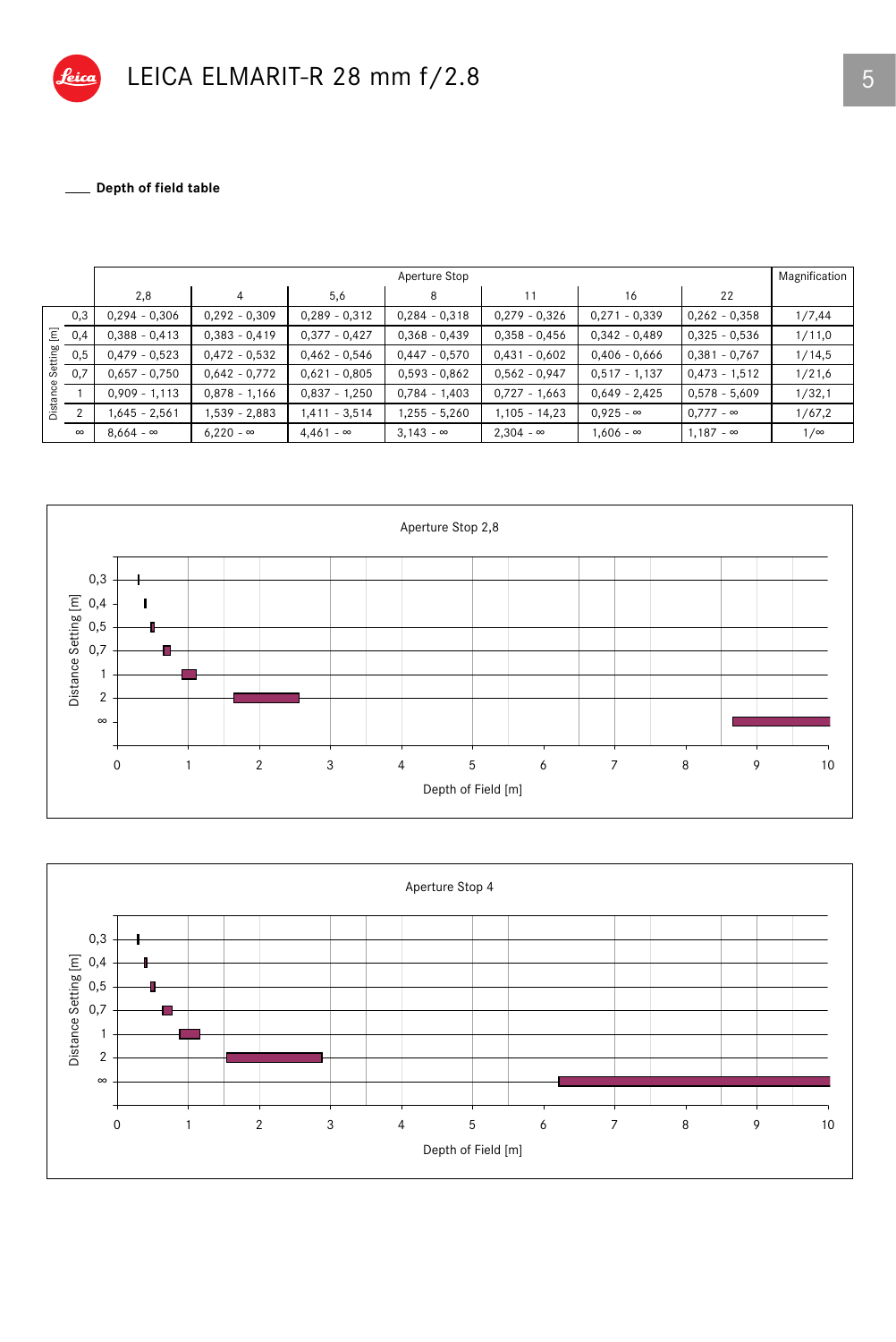